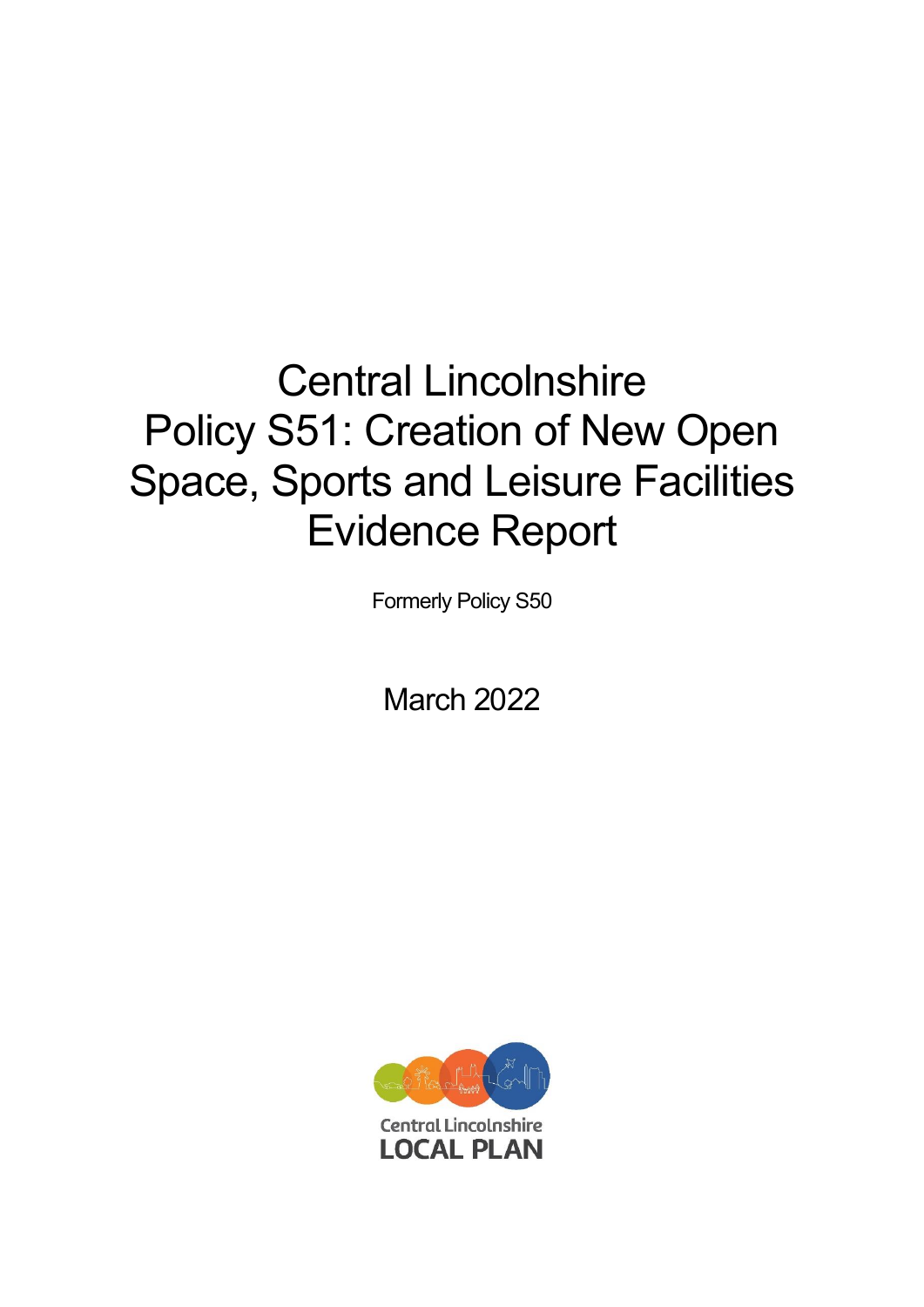# **Contents**

| 2. |  |
|----|--|
|    |  |
|    |  |
|    |  |
|    |  |
| 3. |  |
| 4. |  |
| 5. |  |
| 6. |  |
| 7. |  |
|    |  |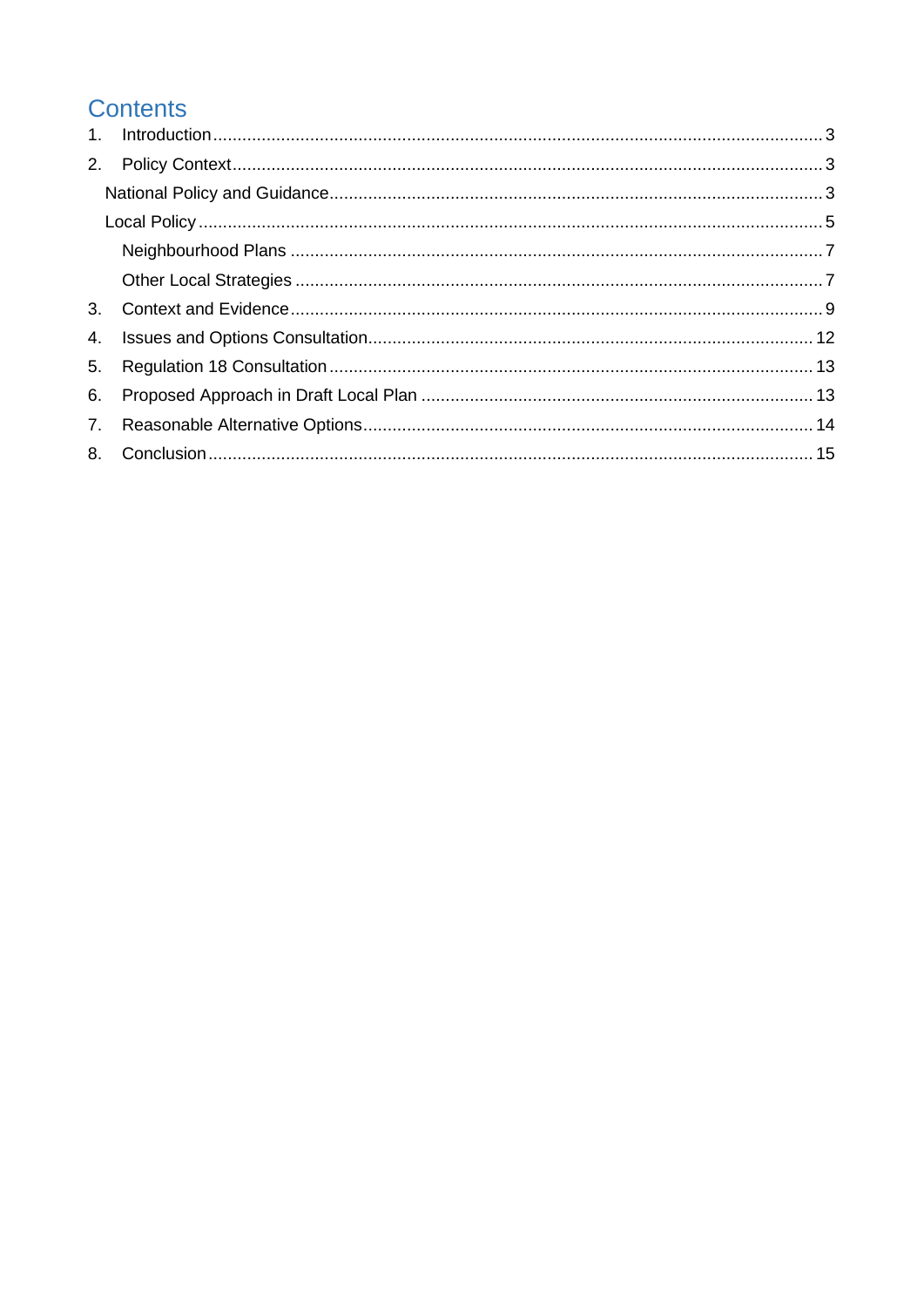### <span id="page-2-0"></span>1. Introduction

- 1.1. The Central Lincolnshire Local Plan is being updated since the first Local Plan for Central Lincolnshire, an area covering the districts of City of Lincoln, North Kesteven and West Lindsey, was adopted in April 2017.
- 1.2. This Evidence Report (which is one of a collection) provides background information and justification for Policy S51, which relates to the provision of new Open Space, Sports and Leisure Facilities and the proposed Open Space Standards set out in Appendix 3 of the Local Plan.

### <span id="page-2-1"></span>2. Policy Context

2.1. The preparation of the new Local Plan, including the review of open space, sport and leisure policy, has been influenced by national, strategic and local context and strategies, which are identified and discussed below.

#### National Policy and Guidance

- <span id="page-2-2"></span>2.2. Since the Central Lincolnshire Plan was adopted the National Planning Policy Framework (NPPF) was updated in July 2018 with subsequent additional changes being published in February 2019 and July 2021.
- 2.3. The man elements of the NPPF that influence open space, sport and leisure policy are contained within chapter 8, which promotes healthy and safe communities:

Paragraph 92 – *Planning policies and decisions should aim to achieve healthy, inclusive and safe places which:… enable and support healthy lifestyles, especially where this would address identified local health and well-being needs – for example through the provision of safe and accessible green infrastructure, sports facilities, local shops, access to healthier food, allotments and layouts that encourage walking and cycling*.

Paragraph 93 – *Planning policies and decisions should: plan positively for the provision and use of shared spaces, community facilities (such as…sports venues, open space…) and other local services to enhance the sustainability of communities and residential environments….ensure an integrated approach to considering the location of housing, economic uses and community facilities and services*.

Paragraph 98 – *Access to a network of high quality open spaces and opportunities for sport and physical activity is important for the health and well-being of communities, and can deliver wider benefits for nature and support efforts to address climate change. Planning policies should be based on robust and up-to-date assessments of the need for open space, sport and recreation facilities (including quantitative or qualitative deficits or surpluses) and opportunities for new provision. Information gained from the assessments should be used to determine what open space, sport and recreational provision is needed, which plans should then seek to accommodate*.

Paragraph 99 – *Existing open space, sports and recreational buildings and land, including playing fields, should not be built on unless certain criteria can be met*.

Paragraph 100 – *Planning policies and decisions should protect and enhance public rights of way and access, including taking opportunities to provide better facilities for users, for example by adding links to existing rights of way networks including National Trails*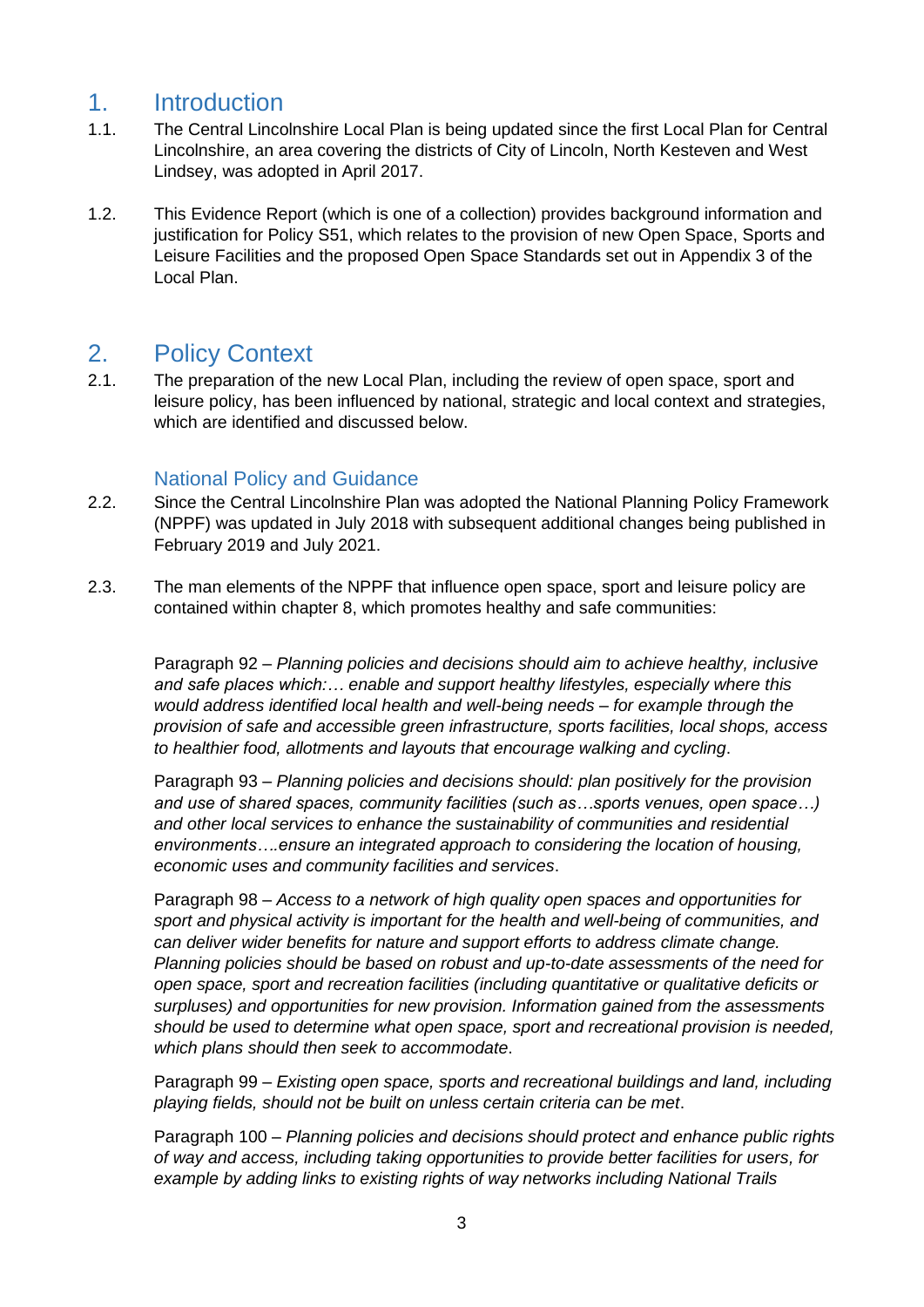- 2.4. The Planning Practice Guidance (PPG) was first introduced in 2014 which offers 'live' government guidance, subject to regular review and updates. The PPG provides guidance to help in the implementation of policy in the NPPF and contains a number of sections relevant to the preparation of Local Plans.
- 2.5. Key guidance in relation to the open space, sport and recreation can be found under the following headings:
- 2.6. The following paragraphs offer useful guidance:
	- Paragraph 001 How should open space be taken into account in planning? (Ref ID: 37-001-20140306)
	- Paragraph 002 How do local planning authorities and developers assess the needs for sports and recreation facilities? (Ref ID: 37-002-20140306)
	- Paragraph 004 Where can I find information on public rights of way and National Trails? (Ref ID: 37-004-20140306)
- 2.7. Planning practice guidance reinforces the NPPF's requirement for open space to be considered when new development is planned or if any proposal arises which could affect existing open space. It places a requirement on local planning authorities to assess local needs and opportunities for new open space to be delivered. Open space may serve a wide area, extending beyond a local authority boundary and may need to be considered within duty to cooperate discussions. In relation to assessing the needs for sport and recreation facilities, it suggests local planning authorities may refer to Sport England's guidance.
- 2.8. The Government' Strategy for increasing participation in sport and reducing levels of inactivity is contained within Sporting Future: A New Strategy for an Active Nation<sup>1</sup> (December 2015). It focuses on five key outcomes that sport and physical activity can deliver: physical wellbeing, mental wellbeing, individual development, social and community development and economic development. Delivery of the outcomes will be driven through outputs around engagement in sport and physical activity, sporting success and a strong and resilient sport sector. Local authorities can support these targets through investment in sport and physical activity, including providing new and better facilities through planning policies.
- 2.9. Sport England's strategy Towards an Active Nation 2016-2021<sup>2</sup>, sets out how it will put national policy into practice. The strategy sets out a vision for Sport England, who want everyone in England, regardless of age, background or level of ability to feel able to engage in sport and physical activity. Delivery of the strategy is supported by seven investment programmes, responding to the priorities set in the national strategy Sporting Future.
- 2.10. Also relevant to this policy area is Sport England's increased focus on the importance of active environments. Active Design<sup>3</sup> is a combination of 10 principles that promote activity,

<sup>3</sup> [https://www.sportengland.org/how-we-can-help/facilities-and-planning/design-and-cost-guidance/active](https://www.sportengland.org/how-we-can-help/facilities-and-planning/design-and-cost-guidance/active-design)[design](https://www.sportengland.org/how-we-can-help/facilities-and-planning/design-and-cost-guidance/active-design)

<sup>1</sup> <https://www.gov.uk/government/publications/sporting-future-a-new-strategy-for-an-active-nation>

<sup>2</sup> [https://sportengland-production-files.s3.eu-west-2.amazonaws.com/s3fs-public/sport-england-towards-an](https://sportengland-production-files.s3.eu-west-2.amazonaws.com/s3fs-public/sport-england-towards-an-active-nation.pdf?VersionId=zE6hDbFaa9dNK8tRqxP2HuVIM2Ls79HG)[active-nation.pdf?VersionId=zE6hDbFaa9dNK8tRqxP2HuVIM2Ls79HG](https://sportengland-production-files.s3.eu-west-2.amazonaws.com/s3fs-public/sport-england-towards-an-active-nation.pdf?VersionId=zE6hDbFaa9dNK8tRqxP2HuVIM2Ls79HG)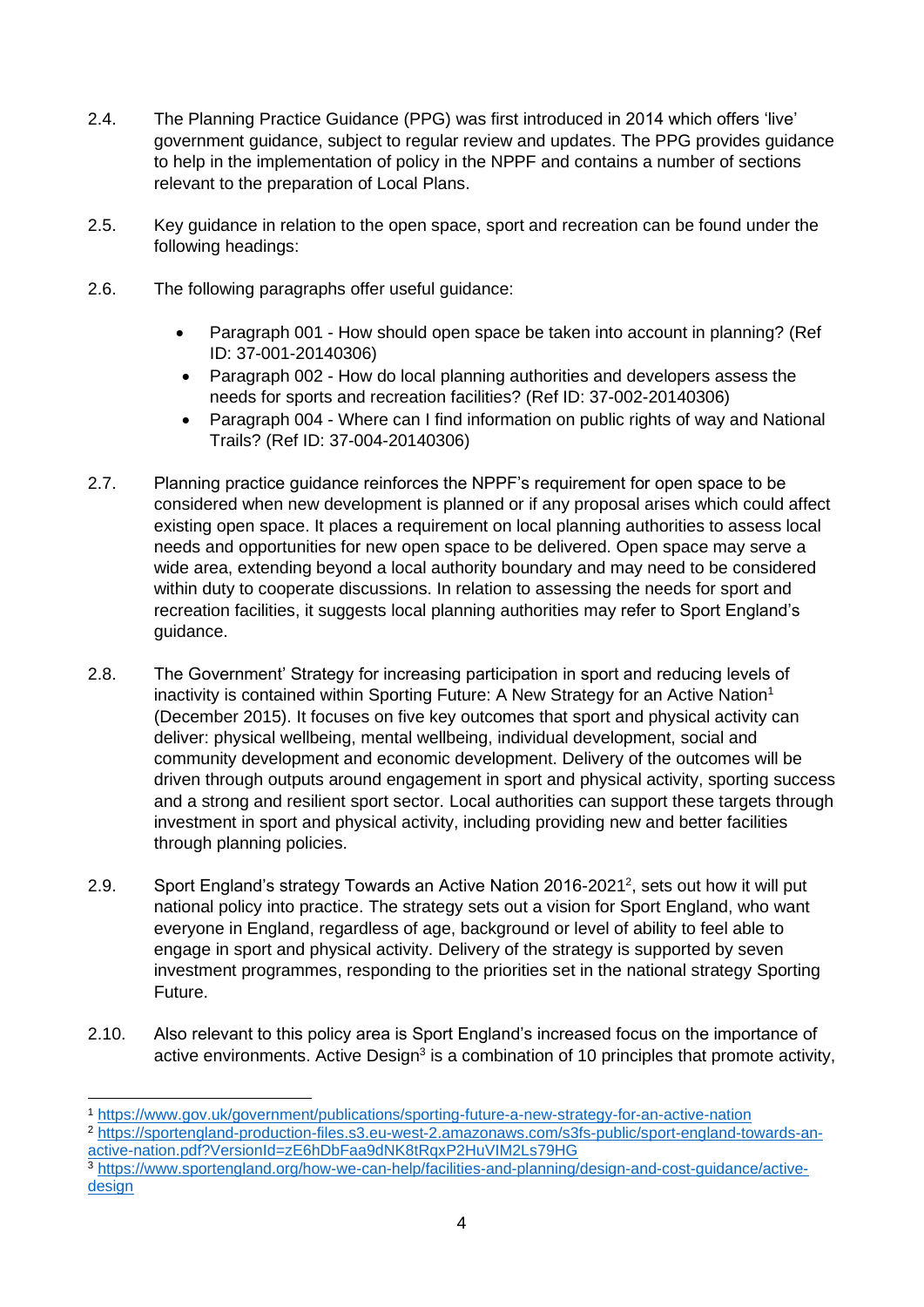health and stronger communities through the way places are designed. The 10 principles are:

- Activity for all neighbourhoods
- Walkable communities
- Connected walking and cycling routes
- Co-location of community facilities
- Network of multifunctional open space
- High quality streets and spaces
- Appropriate infrastructure
- Active buildings
- Management, maintenance, monitoring & evaluation
- Activity promotion & local champions
- 2.11. Sport England works in partnership with local authorities to strategically plan for sports facilities and deliver activity outcomes through the planning system. It regards an assessment of need as core to developing and applying local planning policy for sporting provision. Sport England's recommended approach for undertaking a comprehensive needs assessment can be found in Assessing Needs and Opportunities Guide for Indoor and Outdoor Sports Facilities<sup>4</sup> (July 2014) and Playing Pitch Strategy Guidance<sup>5</sup> (October 2013).
- 2.12. Sport England also provides two online calculators the Sports Facility Calculator and Playing Pitch Calculator - that can help local authorities plan for delivering and funding new facilities. The calculators quantify both the additional demand for sports facilities created by new residential development and the cost of meeting this new demand at the time of the calculation.

#### Local Policy

- <span id="page-4-0"></span>2.13. The current approach to open space, sport and leisure facilities is set out in the adopted Central Lincolnshire Local Plan (April 2017), which includes a specific policy (LP24 Creation of New Open Space, Sports and Recreation Facilities).
- 2.14. Policy LP24 sets out the main provisions in relation to new open space, sport and leisure provision. Residential development will be required to provide new or enhanced provision of public open space, sports and recreation facilities in accordance with the standards set out in Appendix C of the Plan. Local Useable Greenspace may include the following types of open space: formal and informal play space, public parks and gardens, amenity space, informal kick about/ball game areas and natural and semi-natural greenspace.

#### **Open Space Quantity Standards in Appendix C of Adopted Local Plan**

| <b>Open Space Type</b>                                                                    | <b>Quantity Standard</b> |
|-------------------------------------------------------------------------------------------|--------------------------|
| <b>Strategic Formal Playing Fields</b>                                                    | 1.1 ha/1000 population   |
| Local Usable Greenspace - Urban<br>settlements (Level 1-2 of the settlement<br>hierarchy) | 1.8 ha/1000 population   |

<sup>4</sup> [https://sportengland-production-files.s3.eu-west-2.amazonaws.com/s3fs-public/20140722-anog](https://sportengland-production-files.s3.eu-west-2.amazonaws.com/s3fs-public/20140722-anog-published.pdf?__z9TwHG.HE_FzoNPhkFZyN_yrjq8WPC)[published.pdf?\\_\\_z9TwHG.HE\\_FzoNPhkFZyN\\_yrjq8WPC](https://sportengland-production-files.s3.eu-west-2.amazonaws.com/s3fs-public/20140722-anog-published.pdf?__z9TwHG.HE_FzoNPhkFZyN_yrjq8WPC)

<sup>5</sup> [https://sportengland-production-files.s3.eu-west-2.amazonaws.com/s3fs-public/pps-guidance-october-](https://sportengland-production-files.s3.eu-west-2.amazonaws.com/s3fs-public/pps-guidance-october-2013-updated.pdf?VersionId=afnAz9cYWu47InVNn_t3QCSem9.uRnwg)[2013-updated.pdf?VersionId=afnAz9cYWu47InVNn\\_t3QCSem9.uRnwg](https://sportengland-production-files.s3.eu-west-2.amazonaws.com/s3fs-public/pps-guidance-october-2013-updated.pdf?VersionId=afnAz9cYWu47InVNn_t3QCSem9.uRnwg)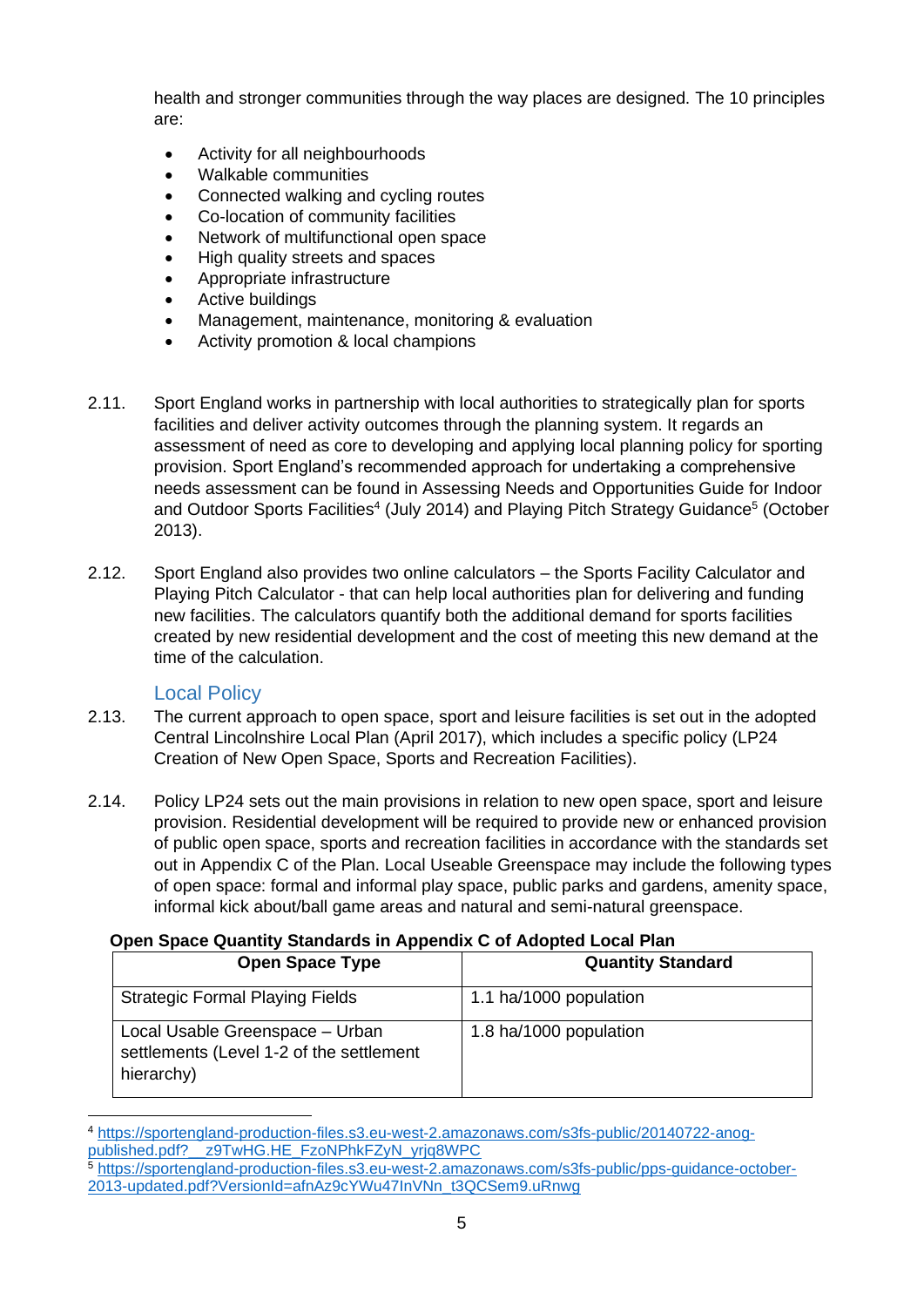| <b>Open Space Type</b>                                                                           | <b>Quantity Standard</b> |
|--------------------------------------------------------------------------------------------------|--------------------------|
| Local Usable Greenspace - Rural towns<br>and villages (Level 3-6 of the settlement<br>hierarchy) | 1.5 ha/1000 population   |

#### **Open Space Accessibility and Quality Standards in Appendix C of Adopted Local Plan**

| <b>Open Space Type</b>                                                                                             | <b>Accessibility</b><br><b>Standard</b>                                                                                                                                                                | <b>Quality Standard</b>                                                                                                                       |
|--------------------------------------------------------------------------------------------------------------------|--------------------------------------------------------------------------------------------------------------------------------------------------------------------------------------------------------|-----------------------------------------------------------------------------------------------------------------------------------------------|
| Park and Garden                                                                                                    | Local / Neighbourhood<br>provision:<br>400m -1200m or 5 -15<br>minute walkable distance                                                                                                                | Good and above, as defined<br>by Green Flag standards or<br>any locally agreed quality<br>criteria.                                           |
| <b>Amenity Greenspace</b><br>over 0.2 ha                                                                           | Local: 400m or 5<br>minutes' walk                                                                                                                                                                      | Good and above, as defined<br>by Green Flag standards or<br>locally agreed quality criteria.                                                  |
| Formal Equipped Play<br>Areas                                                                                      | Local provision: Local<br>Equipped Area of Play:<br>400m or 5 minute walk<br>Neighbourhood Equipped<br>Area of Play: 1200m or 15<br>minute walk                                                        | Good and above, as defined<br>by Fields in Trust standards<br>and/or any locally agreed<br>quality criteria.                                  |
| Playing Field provision                                                                                            | Local provision: 1200m or<br>15 minute walk<br>Strategic provision: 15km<br>distance or 15 minute drive                                                                                                | Good and above, as defined<br>by Sport England Governing<br>body standards or locally<br>agreed quality criteria.                             |
| Natural/Semi Natural<br>Greenspace (including<br>access to Green corridor<br>and Public Rights of Way<br>networks) | Local provision (including<br>access to Green corridor<br>and Public Rights of Way<br>networks): 400m or 5<br>minutes walkable distance.<br>Strategic provision: 2km or<br>25 minute walkable distance | At least 2 ha locally accessible<br>and 20ha strategically<br>accessible. Quality good and<br>above as defined by locally<br>agreed criteria. |
| Civic Space, including<br>cemetery provision                                                                       | As locally identified                                                                                                                                                                                  | Good and above as defined by<br>locally agreed quality criteria.                                                                              |
| <b>Allotments &amp; Community</b><br><b>Growing Spaces</b>                                                         | As locally identified                                                                                                                                                                                  | Good and above as defined by<br>locally developed criteria.                                                                                   |

2.15. The policy states a preference for on-site provision, which is multifunctional and supports health and outdoor recreation. A holistic approach to the design of new open space is expected and new provision should also aim to protect, enhance and manage integrated paths for active travel, including links to the wider countryside.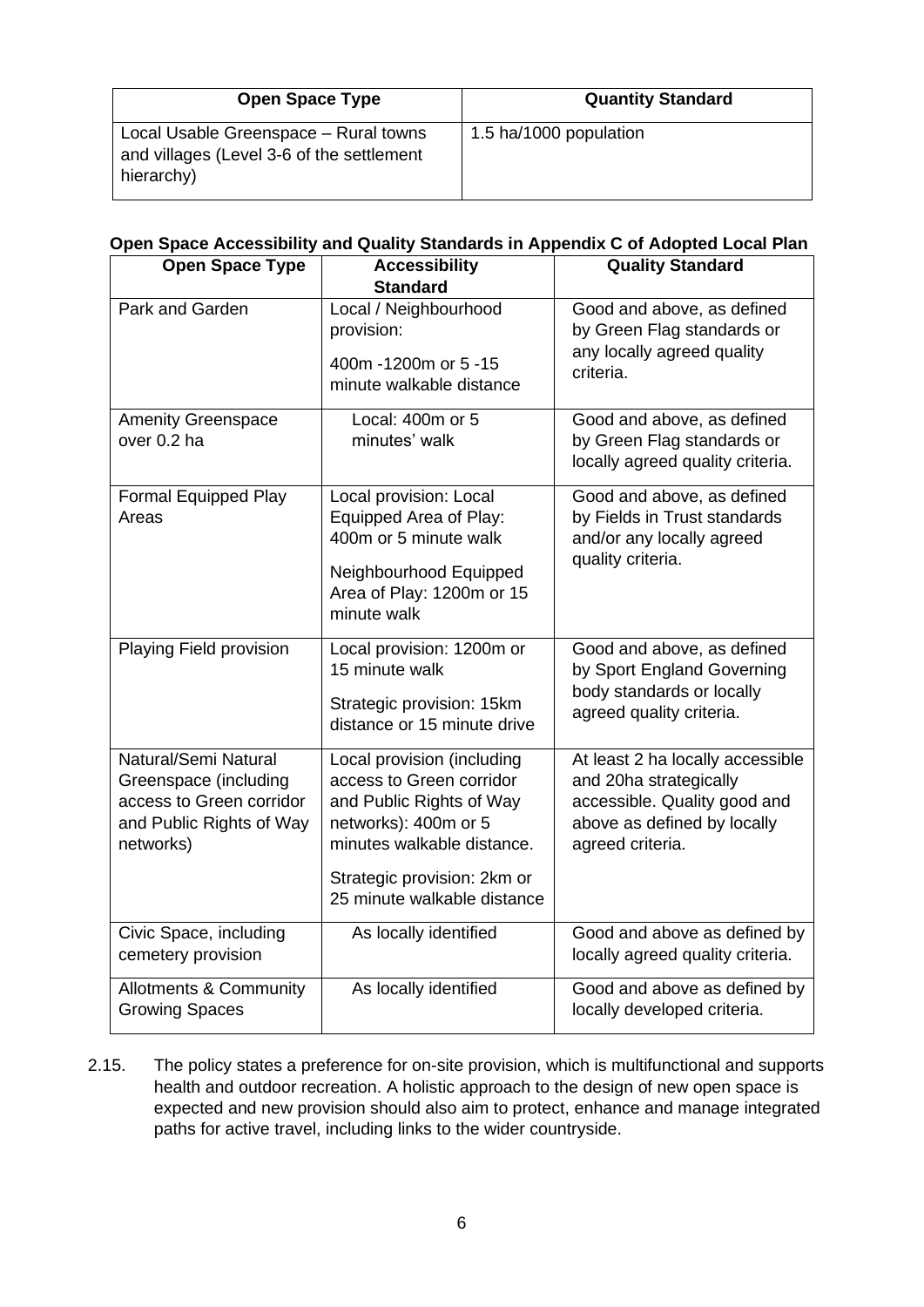- 2.16. Policy in relation to existing open space is set out in LP15 Community Facilities. The policy states that the loss of existing community facility to provide an alternative land use will only be permitted if certain criteria can be met:
	- The facility is demonstrably no longer fit for purpose and the site is not viable to be redeveloped for a new community facility; or
	- The service provided by the facility is met by alternative provision that exists within reasonable proximity: what is deemed as reasonable proximity will depend on the nature of the facility and its associated catchment area; or
	- The proposal includes the provision of a new community facility of similar nature and of a similar or greater size in a suitable on or offsite location.

#### Neighbourhood Plans

<span id="page-6-0"></span>2.17. A neighbourhood plan gives communities direct power to develop a shared vision for their neighbourhood and shape the development and growth of their local area. Many of the made neighbourhood plans across Central Lincolnshire recognise the importance of protecting and enhancing publicly accessible open spaces, sports and leisure facilities within their communities.

#### **Other Local Strategies**

<span id="page-6-1"></span>2.18. Each of the Central Lincolnshire Authorities publish a corporate plan, outlining a vision and strategic priorities. These are regularly reviewed to ensure that they remain relevant.

#### The NK Plan 2020-2023

2.19. Outlines the vision and priorities for North Kesteven District Council. Relevant to this policy area is the strategic priority "Our Communities -To enhance the wellbeing, safety and health of all our communities; inspiring and supporting a sustainable and flourishing future", with an overarching key ambition to "promote healthy lifestyles by providing a range of leisure and cultural opportunities". Also relevant is the priority "Our Environment – To meet the challenge of climate change, delivering ambitions and creating opportunity across all out priorities".

#### West Lindsey Corporate Plan 2019-2023

2.20. Outlines the vision and priorities for West Lindsey District Council. The council will focus on three key themes: Our Council, Our People and Our Place. Under Our People, the council has a strategic aim to "reduce health inequalities and promote wellbeing across the district through the promotion of healthy lifestyles".

#### Lincoln's Vision 2025

2.21. Outlines the vision and priorities for the City of Lincoln District Council. The document sets out five strategic priorities and aspirations that underpin each priority. Most relevant to this policy area is the strategic priority of "Let's reduce all kinds of inequality" with the aspiration to "Let's improve the health and quality of life for people living in Lincoln", and the priority "Let's enhance our remarkable place", with the aspirations "Let's cherish and enhance our natural environment" and "Let's provide interesting, exciting and vibrant places to enjoy".

#### Lincolnshire County Council Corporate Plan

2.22. Outlines the vision and priorities for Lincolnshire County Council. The document sets out four priorities: High aspirations, the opportunity to enjoy life to the full, thriving environments and good-value council services.

#### Climate Change Strategies and Action Plans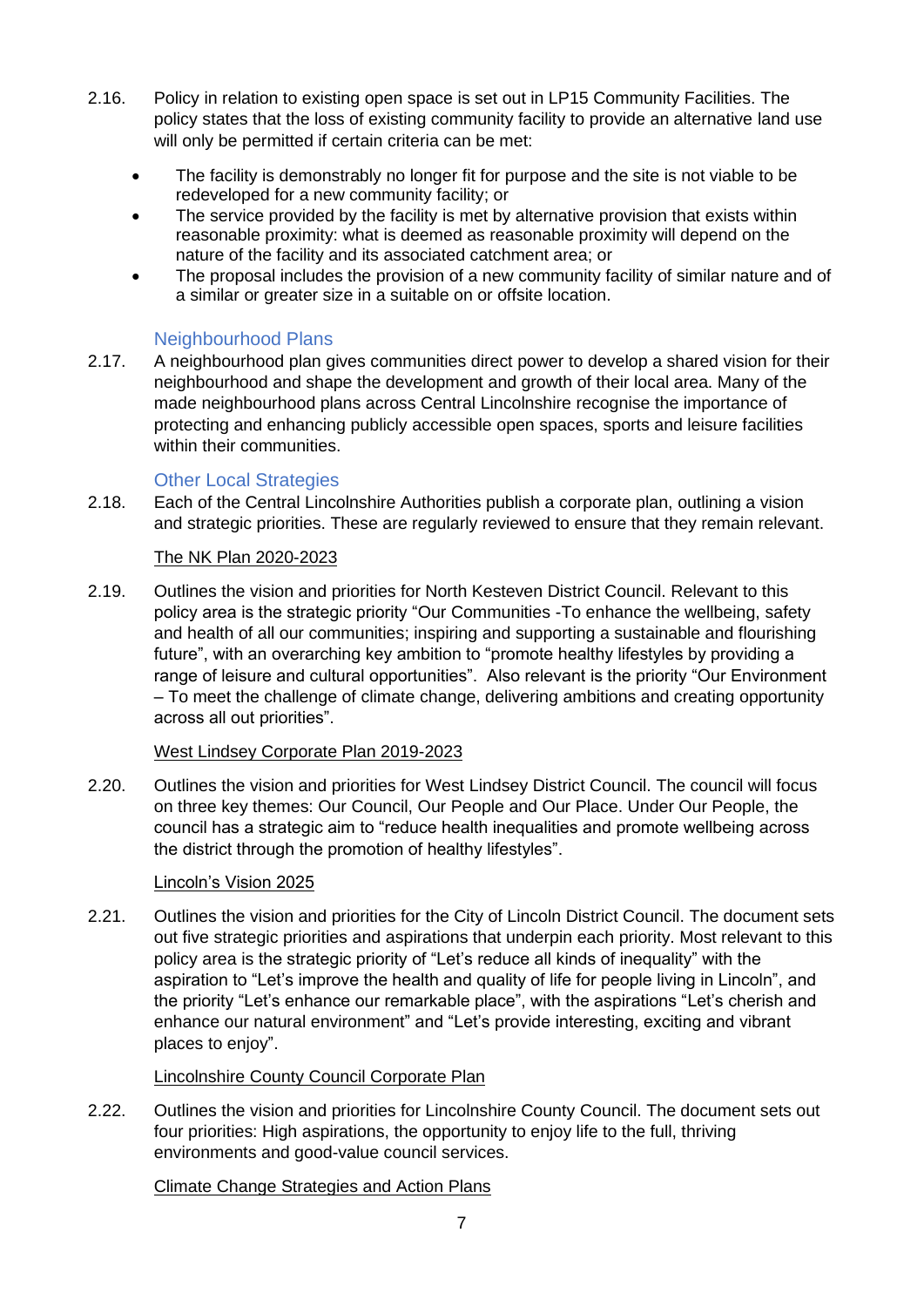2.23. The Central Lincolnshire authorities, along with many other local authorities in the UK, recognise that there is a current and future climate emergency that requires urgent planning and action. North Kesteven has an approved Climate Emergency Strategy and Action Plan, and West Lindsey has recently published a draft Sustainability, Climate Change and Environmental Strategy for consultation. Both strategies recognise the importance of increasing green infrastructure to increase carbon capture and support biodiversity and ecosystems services.

Joint Health & Wellbeing Strategy for Lincolnshire (June 2018)

- 2.24. This strategy is prepared by Lincolnshire's Health and Wellbeing Board, which includes representatives from Lincolnshire County Council, NHS Clinical Commissioning Groups, District Councils in Lincolnshire, Healthwatch Lincolnshire and NHS England. The Joint Health and Wellbeing Strategy aims to inform and influence decisions about the commissioning and delivery of health and care services in Lincolnshire, so that they are focused on the needs of the people who use them and tackle the factors that affect everyone's health and wellbeing.
- 2.25. The key priorities of the strategy include physical activity and obesity, and relevant objectives to this policy area include: "Integrating physical activity into pathways and strategic planning" and "engage with spatial planning and design to develop places that support healthy individuals and communities".

#### North Kesteven Open Space Strategy (2018)

- 2.26. The Strategy aims "to deliver high quality public open spaces that meet local needs and aspirations". The Strategy sets out the following vision for open spaces in North Kesteven: "a healthy, active and environmentally sustainable district, with a broad and inclusive range if outdoor leisure opportunities".
- 2.27. The Strategy has four priorities designed to deliver the vision:
	- To promote open spaces and encourage use by all;
	- To deliver the type and quality of new open space that communities need;
	- To use open space to increase biodiversity in NK;
	- To effectively manage NK's existing open space assets.
- 2.28. In developing the Strategy, the Council surveyed residents, and Town and Parish Councils, in order to gain an understanding of how communities rate the quality and availability of open spaces in the district. The results of the survey showed that while overall satisfaction with open space in North Kesteven is general high, there are disparities between those communities most and least satisfied with local provision.

#### North Kesteven Sport & Physical Activity Strategy

- 2.29. The Strategy sets a vision and strategy for sports and physical activity across North Kesteven. The council is committed to addressing low levels of physical activity to help its residents live healthier and more active lives. The vision is: "Inspiring everyone to be more active, more often". Underpinning the vision are four priority outcomes for sport and physical activity:
	- Addressing obesity and risk of diabetes and heart disease by Inspiring Everyone to be More Active, More Often
	- Engaging with specific groups and localities to expand the number of people involved and to increase the frequency they participate in physical activity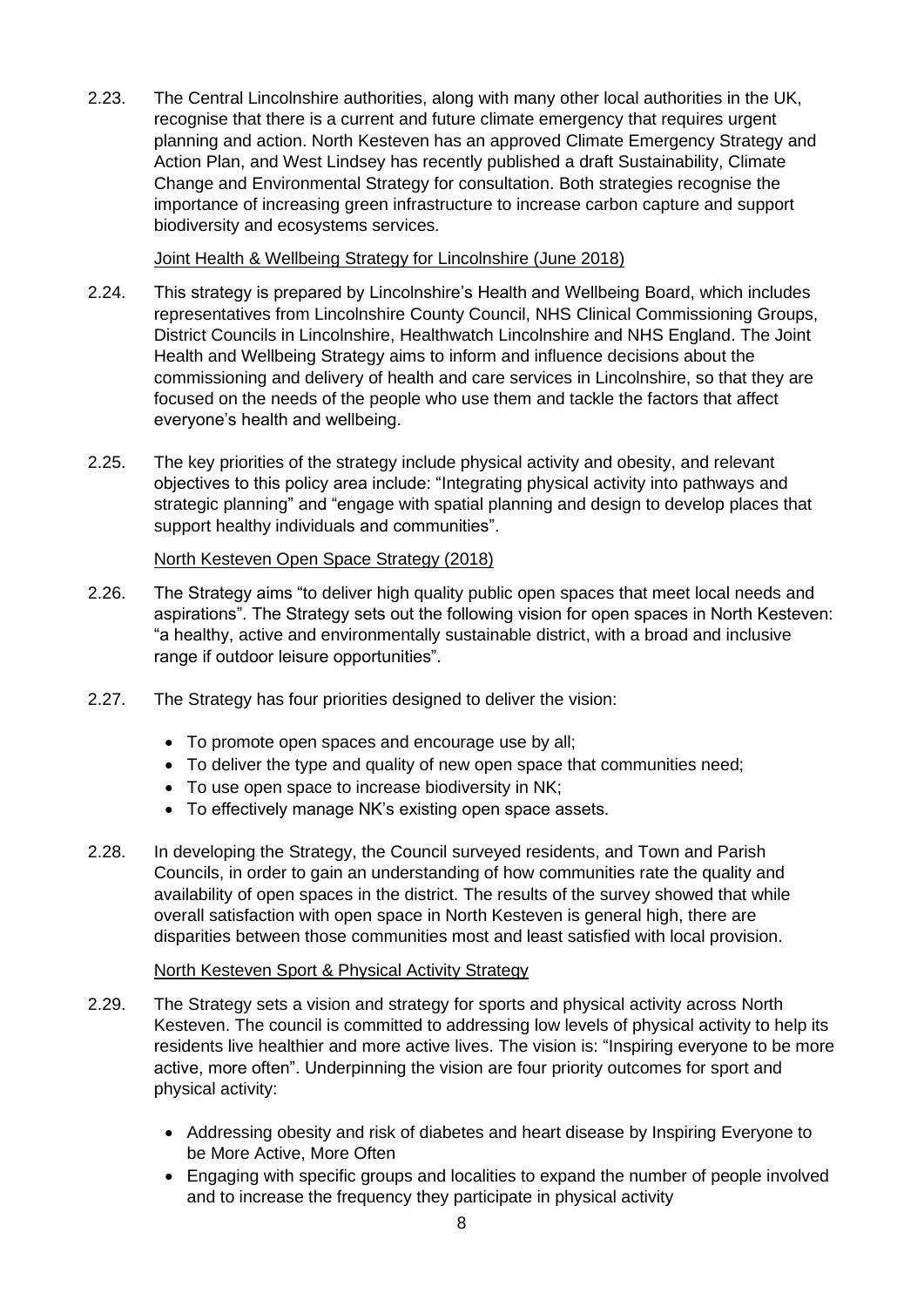- Improving community cohesion through sport and physical activity
- Delivering a positive customer experience.

#### Football Facilities Plans

2.30. Local football facilities plans for City of Lincoln, North Kesteven and West Lindsey have been prepared in partnership by the Football Foundation, local authorities, sports clubs, schools and the county Football Association. The plans capture current football facility assets and identify opportunities and priority projects to target investment in football facilities across each local area. Investment priorities for each district in Central Lincolnshire have been identified around 3G football turf pitches, improved grass pitches, changing room pavilions/clubhouses and small-sided facilities.

### <span id="page-8-0"></span>3. Context and Evidence

3.1. The policy approach to open space, sport and leisure facilities has been developed based on key evidence base work and studies. In order to help inform the preparation of the Local Plan, and comply with the requirements in NPPF that local plans should be based on robust and up-to-date assessments of local needs for open space, sports and recreation facilities and opportunities for new provision, the following studies have been undertaken:

#### Open Space Audit Update (June 2021)

- 3.2. The Central Lincolnshire Open Space Audit and Provision Assessment April 2016<sup>6</sup> (2016 Audit) was prepared to provide evidence for policy and open space standards within the adopted Central Lincolnshire Local Plan (April 2017). This evidence involved an audit of publicly accessible open space across Central Lincolnshire, to ascertain the amount and type of open space provision. Site surveys were undertaken within a selection of settlements to gather information on the quality of open space provision. An analysis was then undertaken of the provision of open space per 1,000 population and benchmarking against national open space standards.
- 3.3. The Open Space Audit Update June  $2021^7$  (2021 Audit) has been prepared to provide an update on the provision of opens spaces in Central Lincolnshire. It provides updated information on the quantity and accessibility of open space across Central Lincolnshire. It identifies those geographical areas deficit of certain types of open space when compared to the nationally derived open space standards and adopted Central Lincolnshire standards, using up-to-date population statistics. Updated quality assessments of open space have not been undertaken for the 2021 Audit. This is largely due to government coronavirus restrictions that have been in place over the last year. The Central Lincolnshire authorities hope to undertake this work in the near future.
- 3.4. All publicly accessible open space sites were included in the audit. Private outdoor sports facilities sites, education playing fields and natural and semi-natural greenspace sites not publicly accessible were also included, to present a complete picture of the different types of open space across Central Lincolnshire, but were not assigned standards. The 2021 Audit identified a total of 4,594 individual open space sites covering a total area of 18,063 hectares across Central Lincolnshire.

<sup>6</sup> <https://www.n-kesteven.gov.uk/central-lincolnshire/planning-policy-library/>

<sup>7</sup> <https://www.n-kesteven.gov.uk/central-lincolnshire/local-plan-consultation-library/>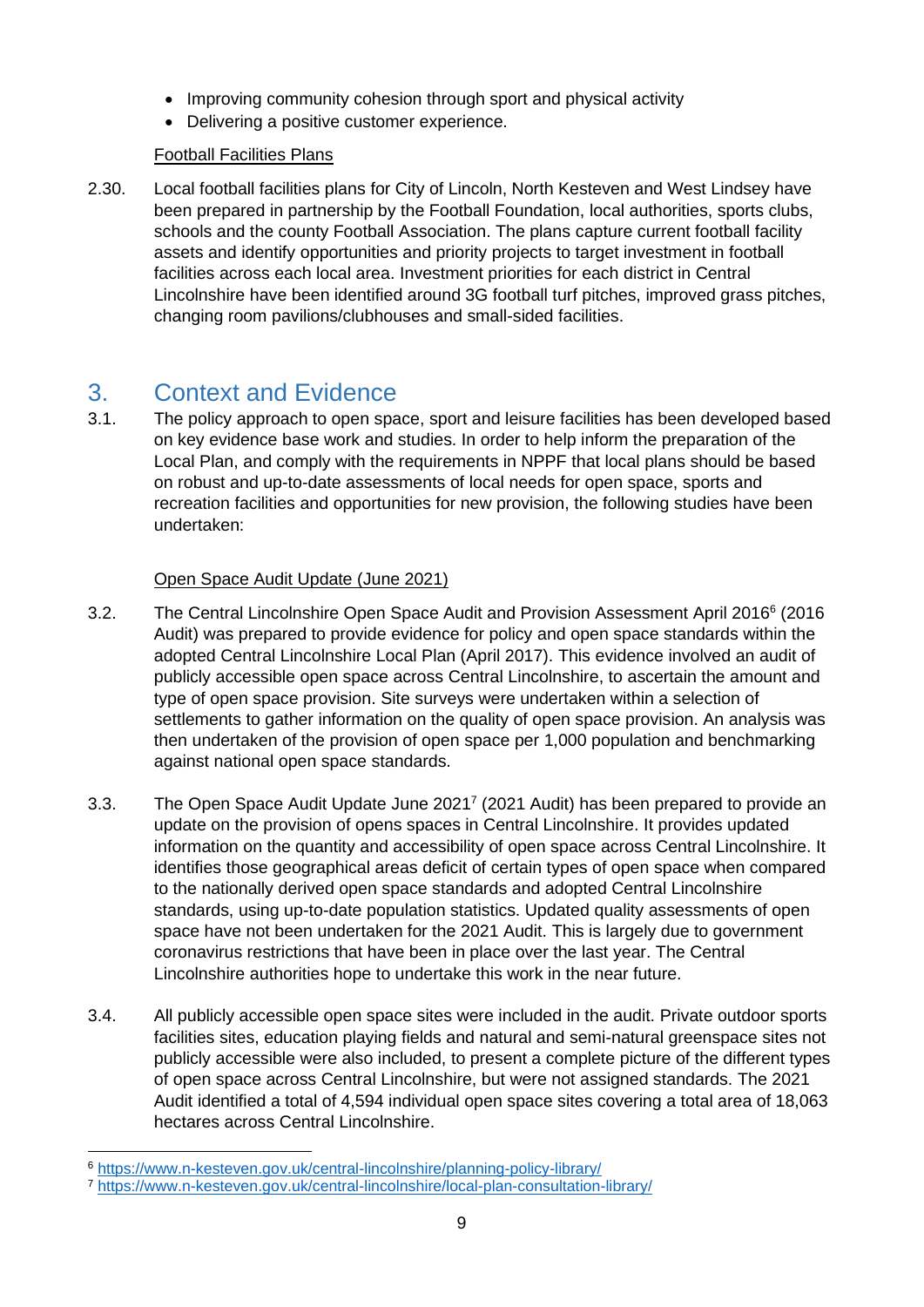- 3.5. Each open space was categorised using an open space typology, initially developed in the 2016 Audit and reviewed and amended in the 2021 Audit. Open space serves a range of uses and functions. A hierarchy of open space provision was developed to help understand the different functions the sites perform and to distinguish between provisions of strategic, city/town/settlement, neighbourhood and local importance.
- 3.6. Some of the key findings from the quantity assessment were:
	- The largest contributor to open space provision in Central Lincolnshire is natural and semi-natural greenspace (8,692.94 ha), accounting for 48.12% of total provision;
	- The smallest contributor is civic spaces (6.53ha), accounting for just 0.03% of total provision;
	- For the Amenity Space, Outdoor Sports Facilities (Private), Green Corridors, Publicly Accessible Natural and Semi-Natural Greenspace and Natural and Semi-Natural Greenspace typologies, the average provision in Central Lincolnshire is above the recommended Fields in Trust (FiT) standard. For Parks and Gardens, Provision for Children and Young People, Outdoor Sports Facilities (Public) and Outdoor Sports Facilities (Education) the average provision in Central Lincolnshire is below the recommended FiT standard. By 2043, the figures for Amenity Space and Green Corridors fall below the recommended standard.
- 3.7. Some of the key findings from the accessibility assessment were:
	- The rural areas of Central Lincolnshire typically have poorer access to an allotment site, with some large villages that have no access;
	- Those areas with limited access to an amenity greenspace greater than 0.2 ha, are generally well served by other forms of open space that provide opportunities for informal recreation;
	- In the villages, playing fields and recreation grounds classified under the outdoor sports facilities (public) typology often provide multifunctional recreational opportunities;
	- There is a reasonably even spread of public outdoor sports facilities across the study area providing good access to such sites;
	- Strategic parks and gardens sites are concentrated in Lincoln, which are expected to serve a wide catchment area: a number of villages surrounding Lincoln have access to these sites;
	- Most settlements within Central Lincolnshire have reasonable access to a play area and/or youth space. However, there are some gaps in provision and some village shave no access to a play area;
	- A good proportion of residents have the opportunity to access a natural greenspace close to where they live, however there are gaps in access within all three urban settlements and in some rural areas, although these settlements do have good access to the surrounding countryside and to the green corridors such as the River Witham.
- 3.8. Following the quantity and accessibility assessments, the 20201 Audit provides recommended updated quantity and access standards for open space for inclusion in the Local Plan. Quantity standards refer to the area of open space in hectares required for every 1,000 people. Accessibility standards refer to how far people travel from their home to reach a particular type of open space.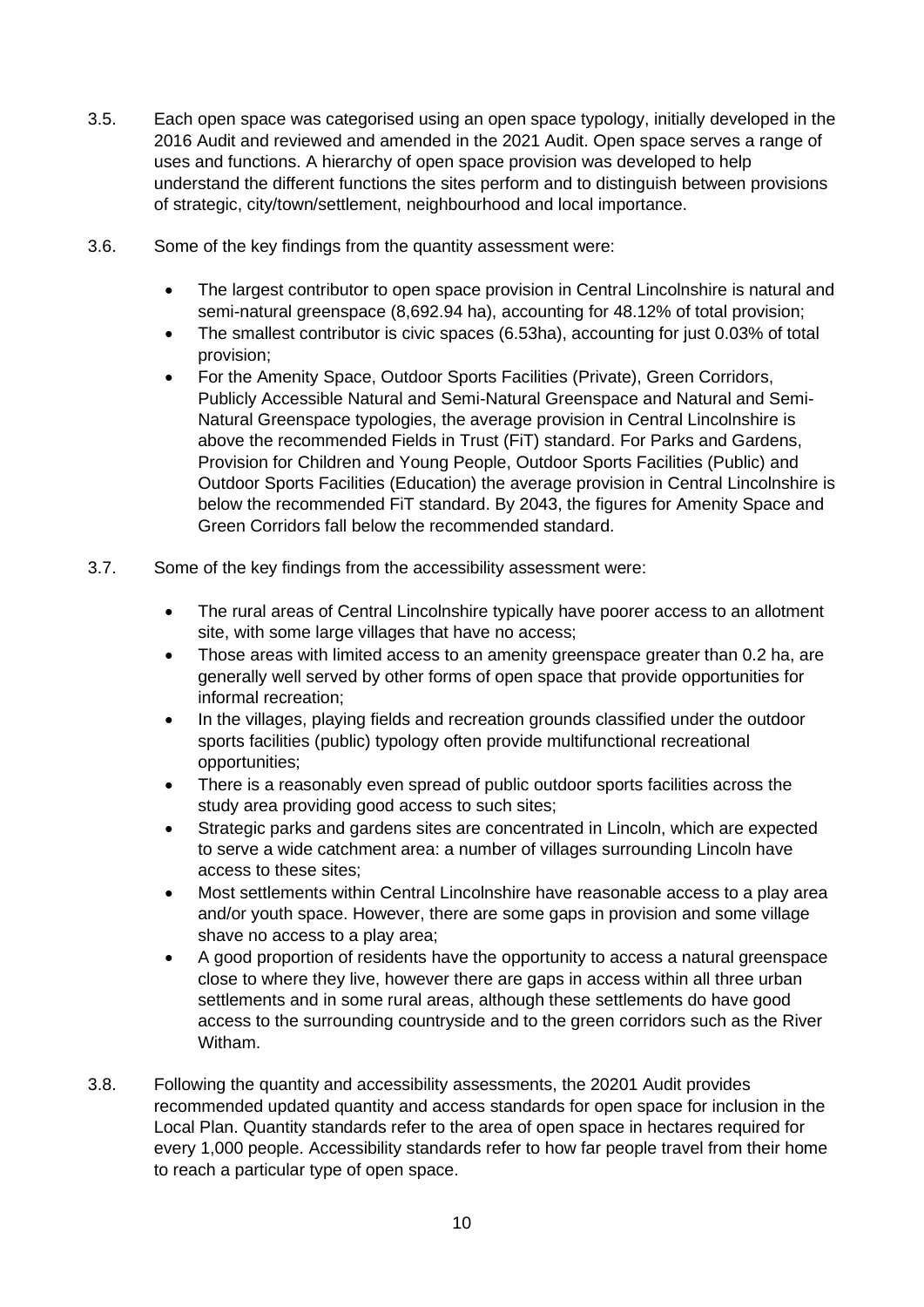3.9. The standards put forward are the *minimum levels* of provision. If a geographical area enjoys levels of open space provision that exceeds the minimum recommended standards, this does not necessarily mean that there is a surplus of supply: all such provision may be well used, a site may be of strategic importance (such as a country park), or there may be lower provision in a neighbouring area and residents travel to use neighbouring open space. It is also important to note that the three types if standards should be used together and not considered in isolation. For example, even if there may be sufficient supply of a particular open space typology against the quantity standard, there may still be gaps in access, or the existing provision may be poor quality/not fit for purpose – and therefore there would still be shortfalls against the standards.

#### Open Space Area Supply Report (June 2021)

3.10. The Open Space Supply Report<sup>8</sup> compares provision of publicly accessible open space against the proposed open space standards for Central Lincolnshire as set out in the 2021 Audit. The purpose of the report is to help planners and developers to identify whether there is a shortfall in publicly accessible open space in a local area within Central Lincolnshire. It is a snapshot in time and will be reviewed and published every two years on the Central Lincolnshire website, using monitoring data on the creation of new open space/open space losses and as new population data becomes available. This will ensure decisions are based on evidence which is as accurate as possible.

#### Sports Facility Assessments (December 2020)

3.11. The Central Lincolnshire authorities commissioned consultants LK2 to undertake, for each district area, an assessment of existing provision of grass pitches, artificial turf pitches, and ancillary sports facilities based on Sport England guidance. A separate report was prepared for each district. The assessments made the following recommendations:

City of Lincoln

- The provision of sporting venues and playing pitches across the City is currently disparate.
- There are currently four 3G FTPs in Lincoln. On this basis, there is sufficient supply relative to affiliated demand. However, two of these; Lincoln Christs Hospital School and Lincoln City Football Club currently offer only limited community use. Taking this into account, there is a shortfall of two full-sized 3G FTPs.
- The assessment recommends a tiered system should be developed for the provision of pitch based sports in the City: Tier one – Large single site with multiple indoor and outdoor sport offerings with full community access; Tier two - Single site with multiple sport offerings with managed or agreed community access; Tier three - Small single site with separate sports / activity offerings; Tier four - Small single site with only one sport / activity offering. Tier one facilities should be strategically located across the City to provide a 'geographical split' based on demand, population density and available associated facilities. The remaining tiered facilities (2,3,4) are then chosen to support the principal site in that sub-region.

North Kesteven

<sup>8</sup> <https://www.n-kesteven.gov.uk/central-lincolnshire/local-plan-consultation-library/>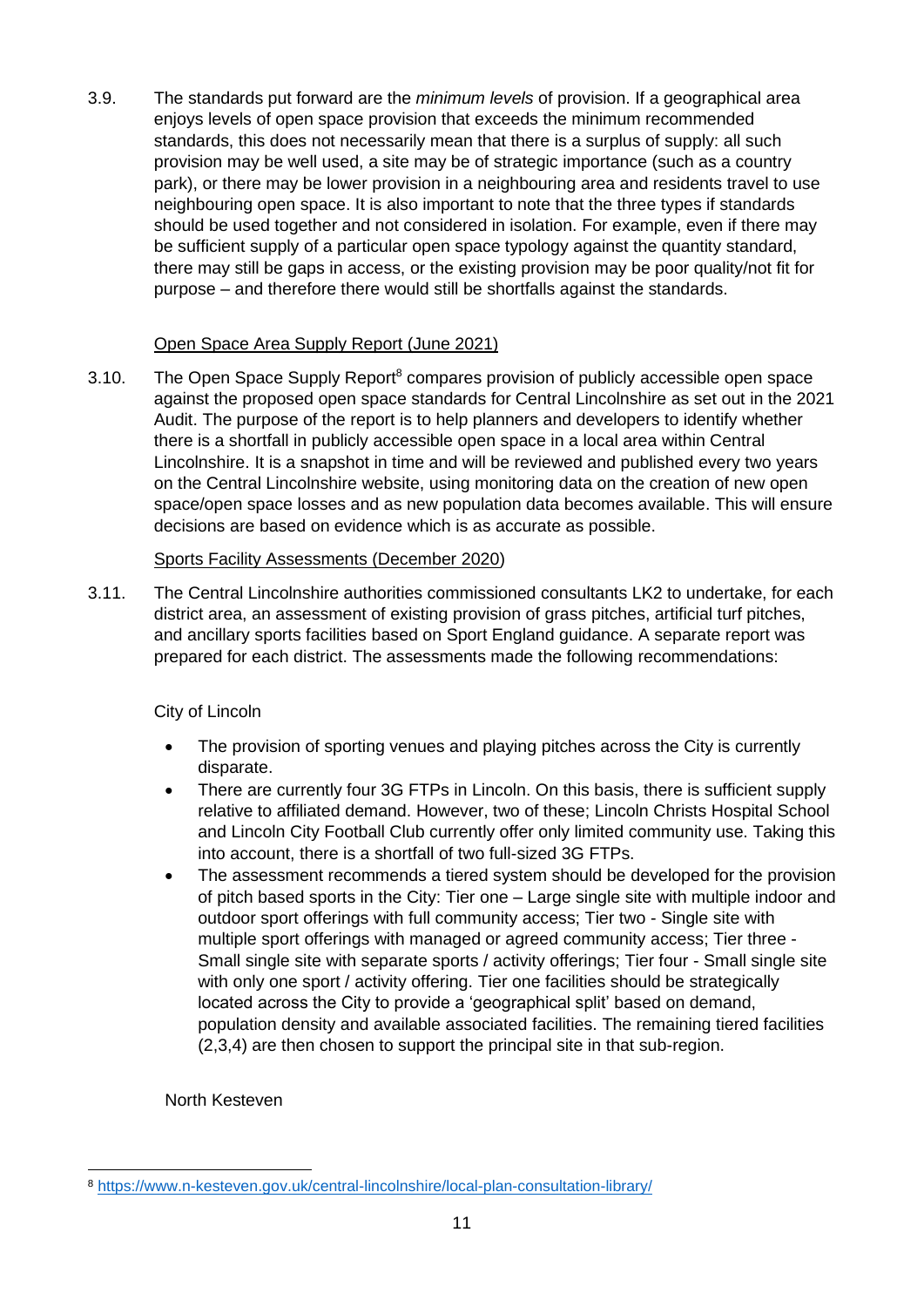- There is adequate sports pitch provision currently across the local authority with the current population in North Kesteven, based on team numbers and current stock of pitches.
- There will be need for future pitches based upon the latest population projections available and the current team numbers.
- Football accounts for the highest growth requirements with a total of 18 grass pitches and 2 artificial (full size) needed up to 2040.
- Rugby requires 2 full size pitches and 2 junior pitch. Cricket requires a further 2 pitches and hockey a further 1 sand based artificial pitch.
- The assessment recommends further and more detailed supply and demand work to identify the quality of the pitches.

#### West Lindsey

- There is adequate sports pitch provision currently across the local authority with the current population in West Lindsey, based on team numbers and current stock of pitches.
- There will be need for future pitches based upon the latest population projections available and the current team numbers.
- Football accounts for the highest growth requirements with a total of 13.64 grass pitches and 0.7 artificial (full size) needed up to 2040.
- Rugby requires 2.07 full size pitches. Cricket requires a further 3.15 pitches.
- Based on future population projections there is no demand for additional hockey pitch space within West Lindsey.
- The assessment recommends further and more detailed supply and demand work to identify the quality of the pitches.
- 3.12. These assessments focused on the quantity of need against the population growth to provide a strategic assessment of what would be needed across the plan period to support a growing population.
- 3.13. It is recognised that these documents do not satisfy all of the Sport England requirements to be considered a Playing Pitch Strategy. In discussion with Sport England in late 2021, it has been agreed that a full Playing Pitch Strategy will be progressed, working alongside Sport England in advance of the next review of this Local Plan in order that its findings can fully inform the next plan.

### <span id="page-11-0"></span>4. Issues and Options Consultation

- 4.1. The first, formal stage of the Local Plan review was the Issues and Options consultation that took place in June and July 2019.
- 4.2. The main issues arising relation to open space, sport and leisure were:
	- concern that the Policy LP24 Creation of New Open Space, Sport and Recreation Facilities was to be amended with no details of how;
	- the evidence base for sport playing pitches, outdoor sport and built sport facilities that is used to inform the Local Plan is considered to be out of date, and that further evidence base work is needed to underpin the review and implementation of the Local Plan;
	- support for retention of green spaces;
	- need to maximise green space and vegetation to help mitigate greenhouse has emissions';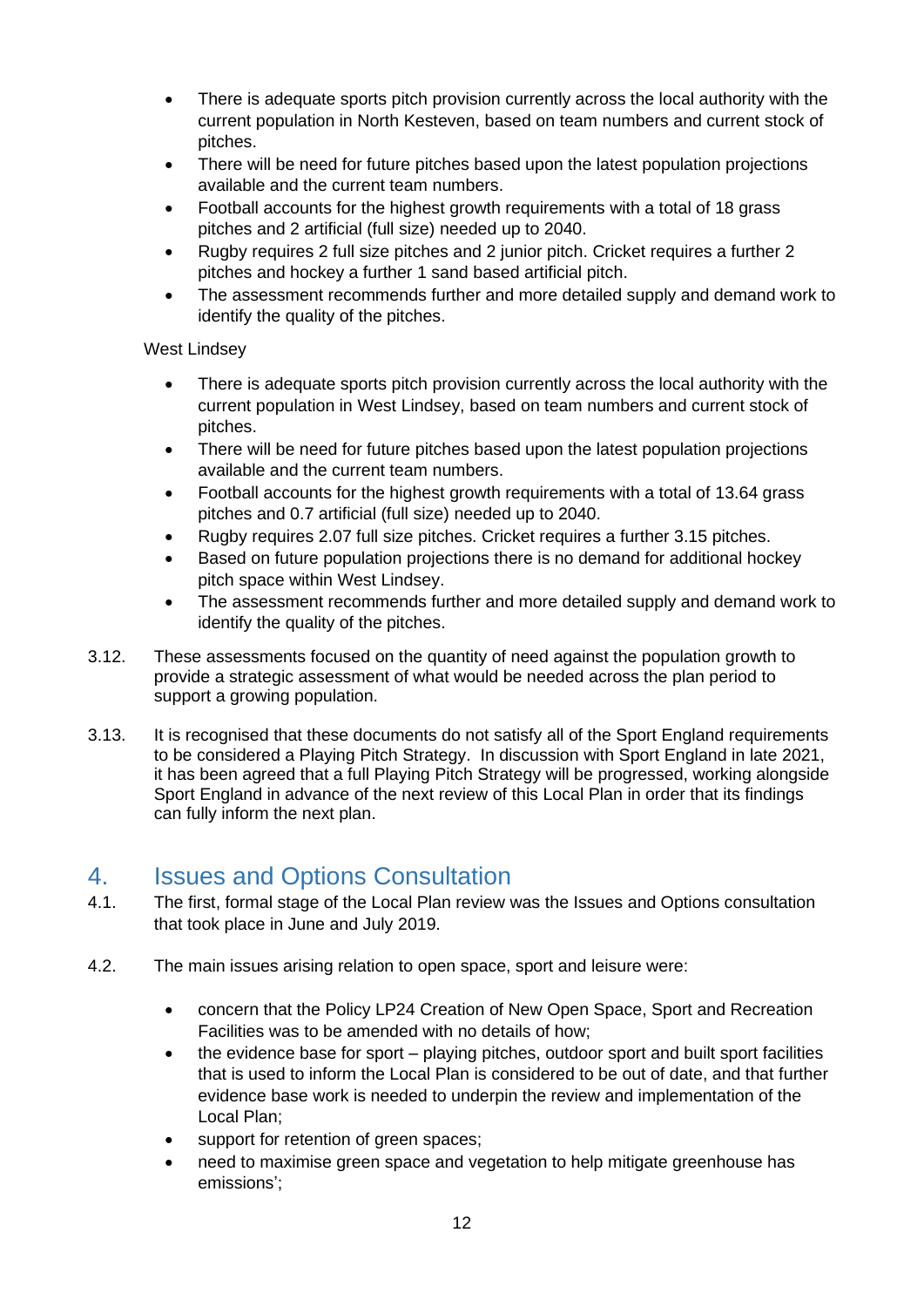- school fields should be retained as green space, even if no longer used:
- we need more, and larger, green spaces;
- recreational green spaces should be an integral part of a housing estate;
- builders should be putting money into the area they build in, not just restricted to infrastructure, but facilities like village halls and play areas;
- playing fields, and playing field land (as defined in the Town and Country Planning (Development Management Procedure) (England ) Order 2015, of any type need to be protected in line with NPPF Paragraph 97;
- allotments should never be built on, derelict allotments can be made productive again;
- support for the continued protection of community facilities.

# <span id="page-12-0"></span>5. Regulation 18 Consultation

- 5.1. A Consultation Draft of the Local Plan was published for consultation between 30 June and 24 August 2021. During this eight week consultation comments were received on the plan, the policies within the plan, and supporting information and evidence. The comments received have been summarised as follows:
	- Various comments broadly supporting the policy or elements of the policy.
	- Various detailed suggestions to improve the clarity of policy wording.
	- Concern that the policy is too prescriptive.
	- Various comments suggesting the policy needs rewording, especially in relation to: the preference for on-site open space creation, application of a 10 dwelling threshold and funding mechanisms.
	- Concern that the policy is not in conformity with The Town and Country Planning (Local Planning) (England) Regulations 2012 or the NPPG.
	- The evidence behind the policy is lacking/weak, especially in relation to: assessment of existing supply to understand need and up to date Playing Pitch Strategies for each Local Authority.
	- Concern raised around policy implementation.

## <span id="page-12-1"></span>6. Proposed Approach in Draft Local Plan

- 6.1. The proposed policy approach in the Draft Local Plan remains broadly the same as that set out in policy LP24 New Open Space, Sport and Recreation Facilities of the adopted Local Plan in terms of policy wording, with the overall aim of seeking to; reduce deficiency in publicly accessible open space, sports and leisure facilities; ensure new development provides an appropriate amount of new open space, sports and leisure facilities to meet need; and, improve the quality of, and access to, existing open spaces, sports and leisure facilities. The preference for on-site provision in a suitable location is carried forward, as well as the requirement for open space to be designed to be multifunctional.
- 6.2. The policy has been amended slightly. For clarity, a threshold of 10 dwellings has been applied for the provision of new or enhanced publicly accessible open space, sport and leisure facilities. There is also a greater emphasis on the need for development proposals to design open space which maximises green infrastructure benefits and which takes opportunities to link into the wider green infrastructure network and deliver a biodiversity net gain.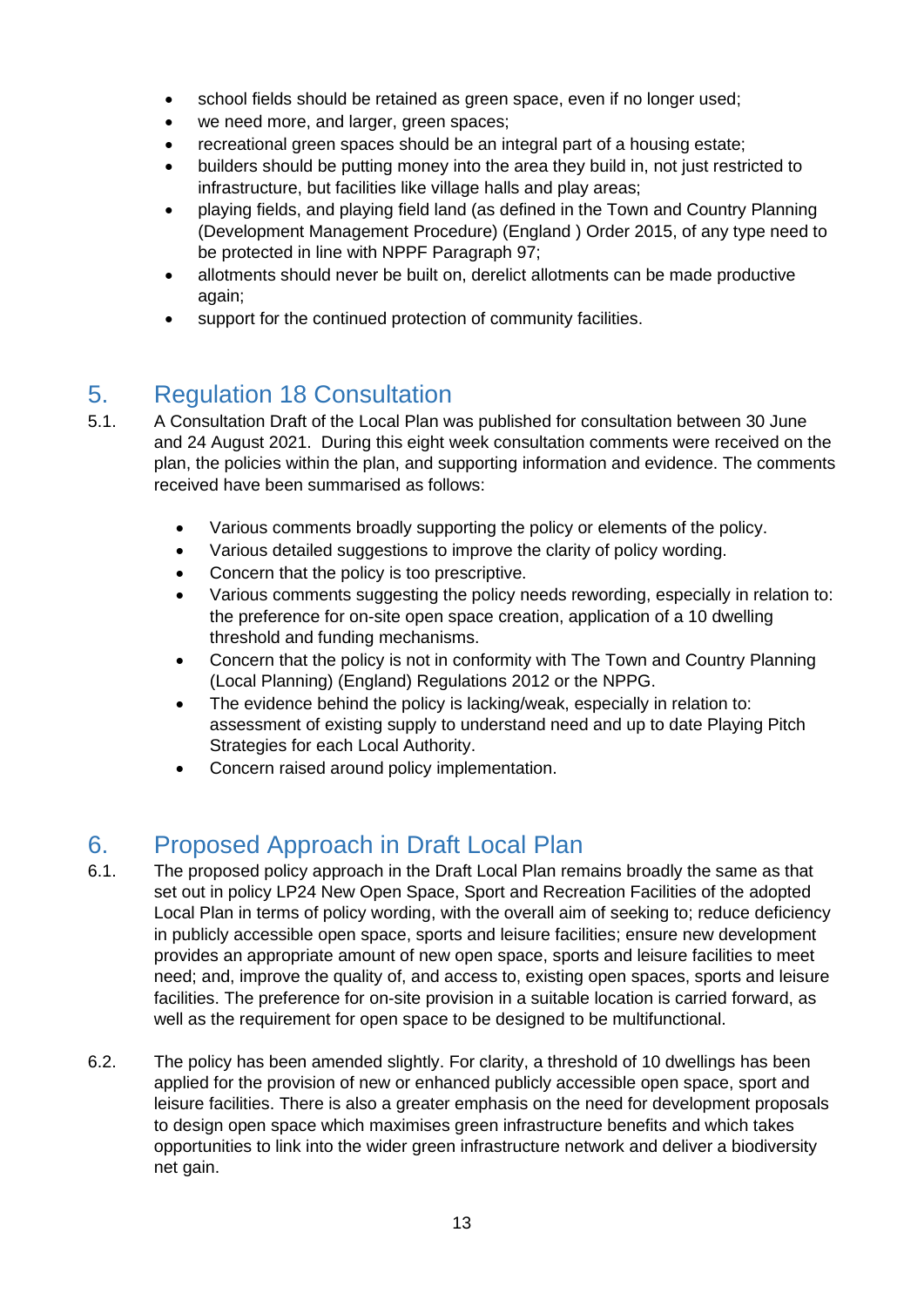- 6.3. The open space standards are set out in Appendix 3 to the Local Plan. Here the approach has changed from the adopted Local Plan, with standards set out by open space type as opposed to being grouped together as 'Local Usable Greenspace'.
- 6.4. 3.56ha/1,000 population is the overall total provision recommended in the new standards. This is compared to the current adopted standards of 1.8ha/1000 population in the urban settlements and 1.5ha/1,000 population in the market towns and villages. The new recommended standards include allotments and parks and gardens, which were not included in the adopted standards. The evidence within the 2021 Audit shows that there is a need for new allotment provision to meet the needs of the projected 2043 population, with waiting lists demonstrating current demand for an allotment plot is high. Similarly, there is a need for new parks and gardens provision, with current supply only meeting FiT standards in Lincoln and the whole of Central Lincolnshire falling below the standard by 2043 if there was no new provision.
- 6.5. However, it is important to note that standards should not be simply added together to generate a total requirement for open space. This is because it may be possible to provide some open space types within the boundary of another. For example, a neighbourhood park may be multi-functional and contain one or a number of the other open space types.
- 6.6. Further changes have been made to the quantity, quality and accessibility standards for outdoor sports facilities in Appendix 3 as a result of discussions with Sport England in late 2021. In order to allow for the findings of an up to date Playing Pitch Strategy reference has been added to these standards so they can be applied at the earliest opportunity.
- 6.7. Sport England have confirmed that their preference is to have an up to date Playing Pitch Strategy that fully accords with the Sport England guidance in place to support the plan, but they have confirmed that the list of sites and quantity assessment undertaken matches their records. Central Lincolnshire has committed to undertaking a revised Playing Pitch Strategy in partnership with Sport England in advance of the next Local Plan review.

## <span id="page-13-0"></span>7. Reasonable Alternative Options

- 7.1. The following alternative options have been considered for this policy (with Option 1 being the preferred policy in the Draft Local Plan).
- 7.2. Option 2: Have no policy on open space standards in the Local Plan. This option has been discounted, as there would be no requirements for new open space provision set out in the Local Plan. Any open space secured through new development would be that which is promoted by the applicant. This creates uncertainty for local communities around how and when new open space will be provided.
- 7.3. Option 3: Rely on national policy and guidance and adopt nationally recommended benchmark open space standards. Although standards set by Fields in Trust (FiT), for example, are long standing and nationally recognised, this option has not been taken forward into the Local Plan. Best practice guidance recommends setting locally derived open space standards based on local assessments of need. The FiT standards are generic standards for the whole country, and do not take into account local characteristics or issues. Additionally, FiT guidance states that the quantity guidelines "should not be interpreted as maximum levels of provision, and it is recommended that these are adjusted to take into account of local circumstances".